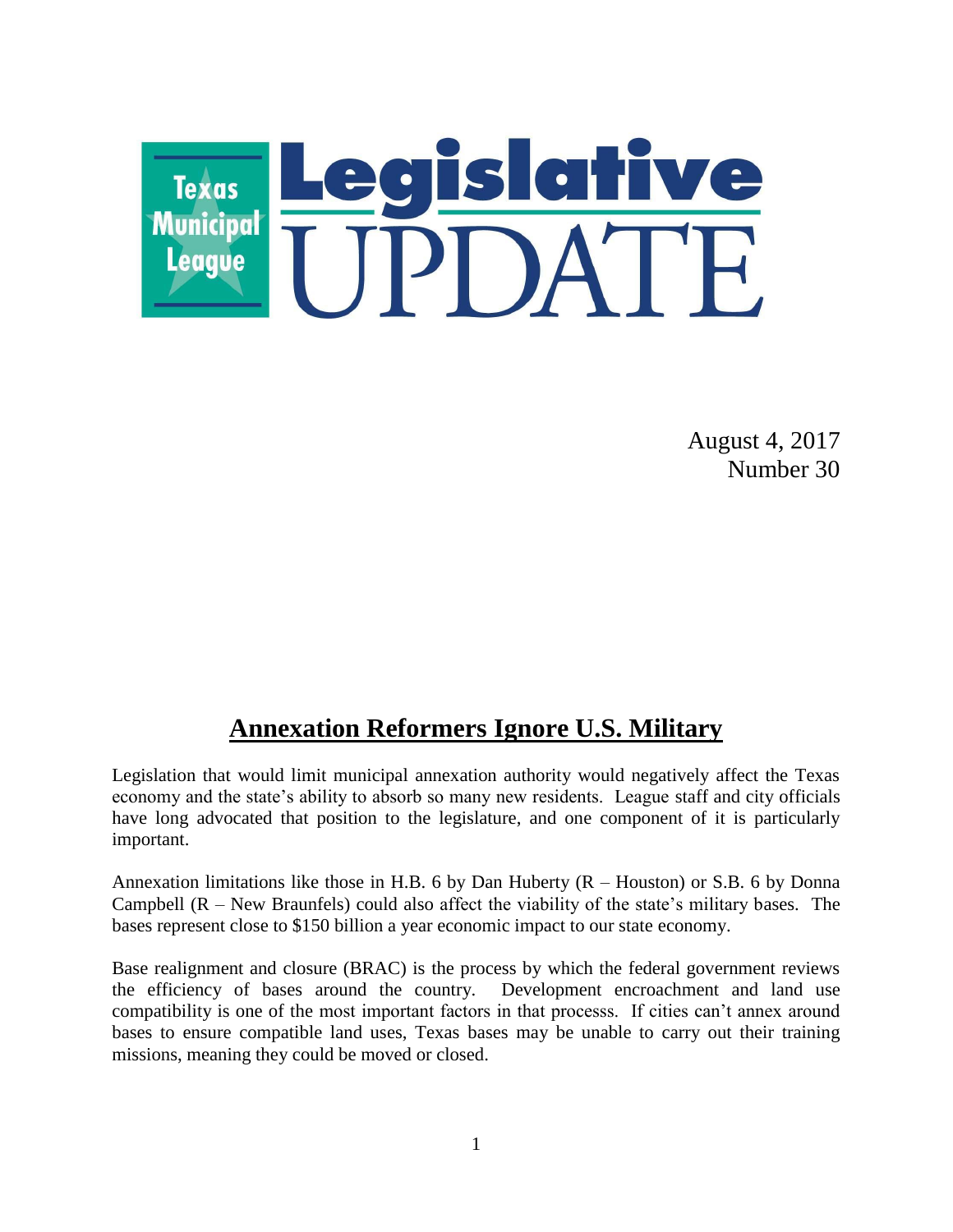Marine Corps Major General Juan Ayala (Retired) testified on behalf of the San Antonio Office of Military Affairs before both the Senate and House Committees about the detrimental effect annexation legislation could have on the military training missions in Texas. Many other city and military officials have advocated that positon as well. Nevertheless, bill supporters have gone to great length to marginalize their input about the negative consequences of their bills.

House Bill 6 and S.B. 6 would create a great deal of uncertainty as to how cities can work with the military to keep our military bases viable. We hope that legislators realize this very real issue when considering annexation reform.

# **Why No Compromise on a Revenue Cap?**

Last Tuesday, the House Committee on Ways and Means substituted a six percent property tax revenue cap into the Senate's revenue cap bill (S.B. 1), replacing that bill's four percent cap. So, six is at least a little better than four, right? Wrong.

The fact that S.B. 1 and H.B. 4 focus solely on city and county taxes and ignore the elephant in the room – school funding – means that no proposed cap can actually solve anything and would only continue to make cities an easy target in the future. Moreover, the House sponsor of S.B. 1 has said, and we agree, that the bill offers no real tax relief.

As the League has explained recently, the point of a city revenue cap is simply to divert attention from the fact that state government has doubled-down on its strategy of riding school property taxes ever skyward while state funding of schools decreases.

Despite all that, isn't six still somewhat better than four? No, it's just the first step toward more punitive measures in the future. Unless and until the legislature enacts significant reforms to the school funding problem, it will continue to blame cities and counties for high property taxes.

Think of it this way: suppose the legislature adjourns from this special session having enacted a six percent revenue cap. Over the next biennium, taxes won't be lowered (as already stated by the House author). Then imagine in 2019 that the legislature once again lacks the resolve to solve school funding (not hard to imagine absent court mandates). What will they do? It's easy, just blame the cities and counties once again and lower the cap from six percent to four percent and claim victory. In 2021, they can go from four percent to two percent and say, "we're making progress."

Thus, city officials need to stand strong against the idea that any change in rollback rates is good public policy. Key legislative leaders understand that city property taxes are not the real problem.

The League is opposed to any version of a city revenue cap bill because it offers no tax relief for homeowners and it's an assault on the ability of Texans to decide at the local level what is best for their community. City officials need to make that point to their delegation now.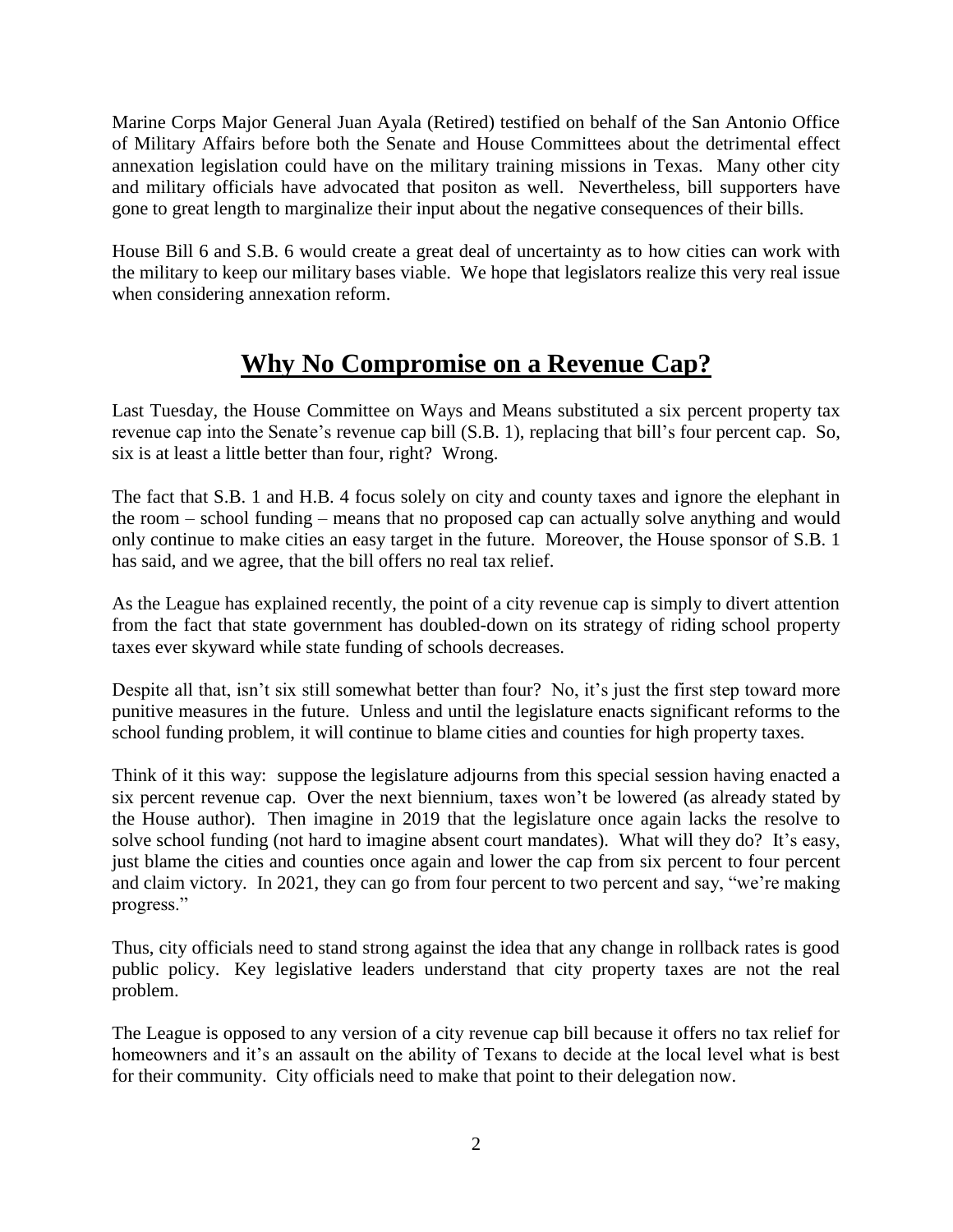# **Real Property Tax Relief and the Problem with Arbitrary Starting Points**

The Texas Senate debated S.B. 1 (the Senate's revenue cap legislation) on the floor last week. Several senators rightfully raised the point that, if the legislature is really serious about providing property tax relief, it should direct its attention to fixing the way the state funds public education.

In response, the author of S.B. 1 repeatedly stated that school property taxes have only increased 39.5 percent from 2005 to 2015, while city property taxes have increased by 71 percent over the same period. (County and special purpose district property taxes increased by 82 percent and 93 percent, respectively, over the same time period.) He used [this chart](file:///C:/Users/scott/AppData/Local/Microsoft/Windows/Temporary%20Internet%20Files/Content.Outlook/C10VJONP/Real%20Property%20Tax%20Relief%20and%20the%20Problem%20with%20Arbitrary%20Starting%20Points) to support his claim.

So that pretty much settles it, right? The way to provide real property tax relief is to impose restrictions on cities and counties instead of addressing the largest portion of every homeowner's property tax bill? Well…not exactly.

What's interesting about the numbers cited by the author of S.B. 1 is that he begins measuring the increase in property taxes in 2005. Conveniently for him, 2005 was the year before the legislature significantly overhauled school finance by revamping the state franchise tax to fund public education. This opened the door for local school districts to lower their maintenance and operations tax rates. In 2006, school property taxes dropped significantly because of action taken by the legislature. To include this artificial and anomalous drop in school tax levy in the comparison to city property tax levies over the same time period significantly skews the numbers. Doing so makes it appear as though city taxes were and are increasing at a much faster rate.

Using a more appropriate comparison of property tax levies from 2007 to 2015 paints a very different picture. During that time frame, school district property taxes increased by 49 percent, and city property taxes increased by 42 percent. Instead of city property taxes increasing by nearly double the amount of school property taxes, an "apples to apples" comparison shows that school district property taxes have increased faster than city property taxes.

School district property taxes are increasing faster than city property taxes on a percentage basis. But looking at real dollar amounts, as opposed to percentages, makes the increase in school district property taxes compared to city property taxes even more apparent.

In real taxpayer dollars, the 49 percent increase in school district property taxes from 2007 to 2015 collectively cost Texas taxpayers \$9.3 billion. The 42 percent increase in total city property tax levies from 2007 to 2015 cost Texas taxpayers \$2.9 billion. In real dollar figures, *school district property taxes have increased over three times as much city property taxes*.

Legislators continue to point the finger at cities and counties for increased property taxes. But until the legislature fixes the problem it has created regarding funding public schools, Texas taxpayers will not see one bit of tax relief.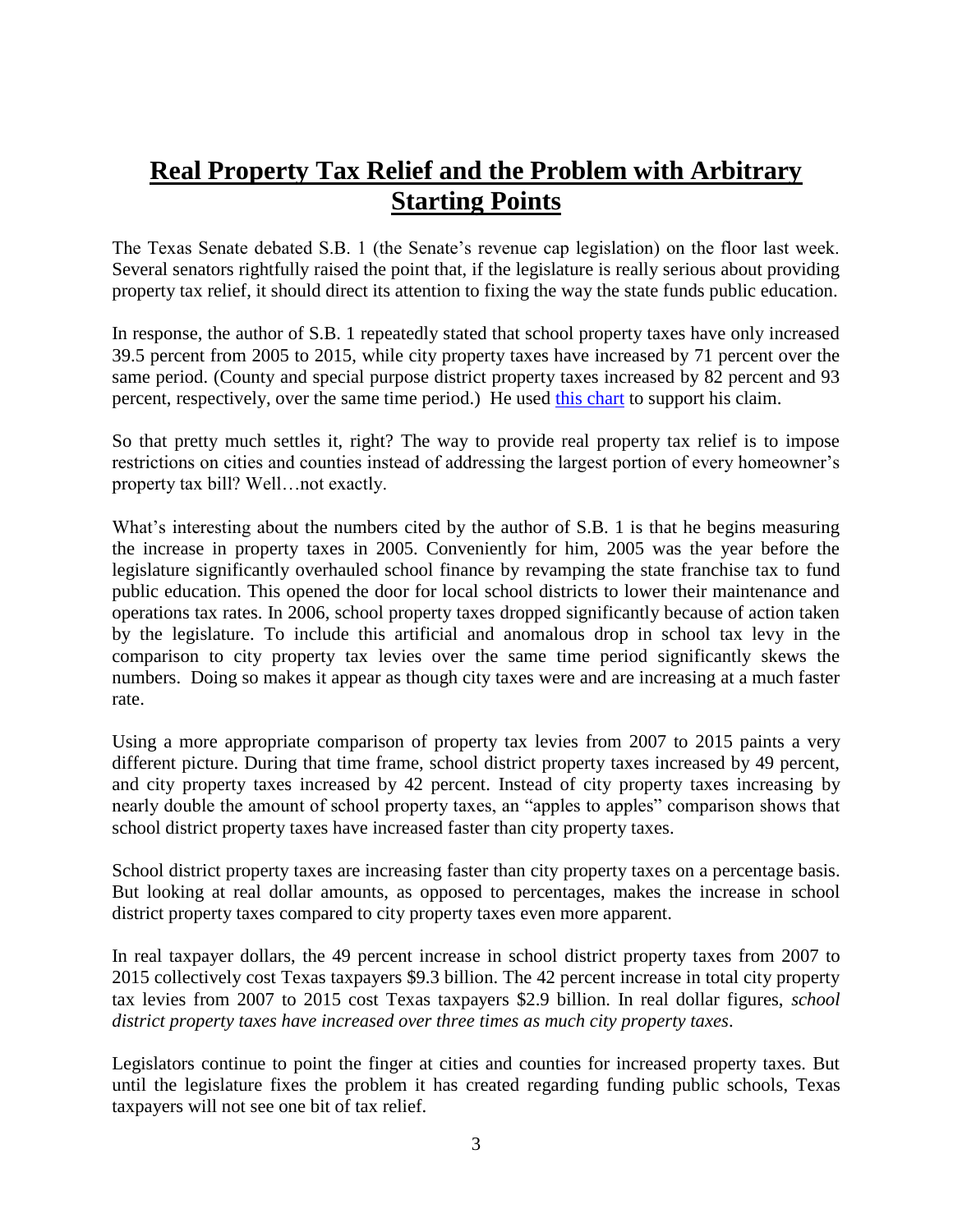# **DPS Crime Lab and the State Budget: Governor Puts a Stop to Unfunded Mandate**

This week, Governor Abbott put a stop to what would have been a large unfunded mandate on city police departments that use the state's crime lab for evidence analysis.

Prior to last session, the Department of Public Safety (DPS) had offered forensic services to local law enforcement agencies at no cost because many cities do not have their own lab or the ability to outsource forensic testing. But then the legislature included a rider in the state budget that would have required cities and counties to begin paying for those forensic services. The rider requires DPS to collect up to \$11.5 million in forensic fees from cities and counties beginning September 1, 2017, to cover budget cuts made to the agency.

However, Governor Greg Abbott recently issued a letter to DPS asking them to retract their request to local law enforcement agencies. The letter stated that the governor believed it is "premature to charge a fee at this time."

League staff will continue to monitor and report on this issue.

# **Resolutions for the 2017 TML Annual Conference**

The TML Constitution states that resolutions for consideration at the Annual Conference must be submitted to the TML headquarters 45 calendar days prior to the first day of the Annual Conference. For 2017, this provision means that resolutions from any member city, TML region, or TML affiliate must arrive at the TML headquarters no later than 5:00 p.m. on **August 21, 2017**. For more information on resolution submission, click [here.](https://www.tml.org/legis_updates/resolutions-for-the-2017-tml-annual-conference)

## **Post-Session Update: Golf Carts on City Streets**

Three bills passed during the 2017 regular legislative session impact the operation of golf carts and similar vehicles on city streets: House Bill 561, effective immediately; House Bill 920, effective September 1, 2017; and House Bill 1956, effective September 1, 2017. Summaries of each of those bills are available [here.](https://www.tml.org/legis_updates/city-related-billsLU2017-22)

Perhaps the most significant change is found in House Bill 561, which adds new Subchapter G to Chapter 551 of the Texas Transportation Code. This bill authorizes motor carriers (e.g., UPS) to operate golf carts, as well as neighborhood electric vehicles, recreational off-highway vehicles, and utility vehicles, on certain streets for the purpose of retrieving or delivering packages.

You can find more details about this issue in a legal Q&A [here.](https://www.tml.org/p/July%202017%20Golf%20Cart%20legal%20QA%20CDA.pdf) Contact Christy Drake-Adams, TML assistant general counsel, with questions at 512-231-7400 or [christy@tml.org.](mailto:christy@tml.org)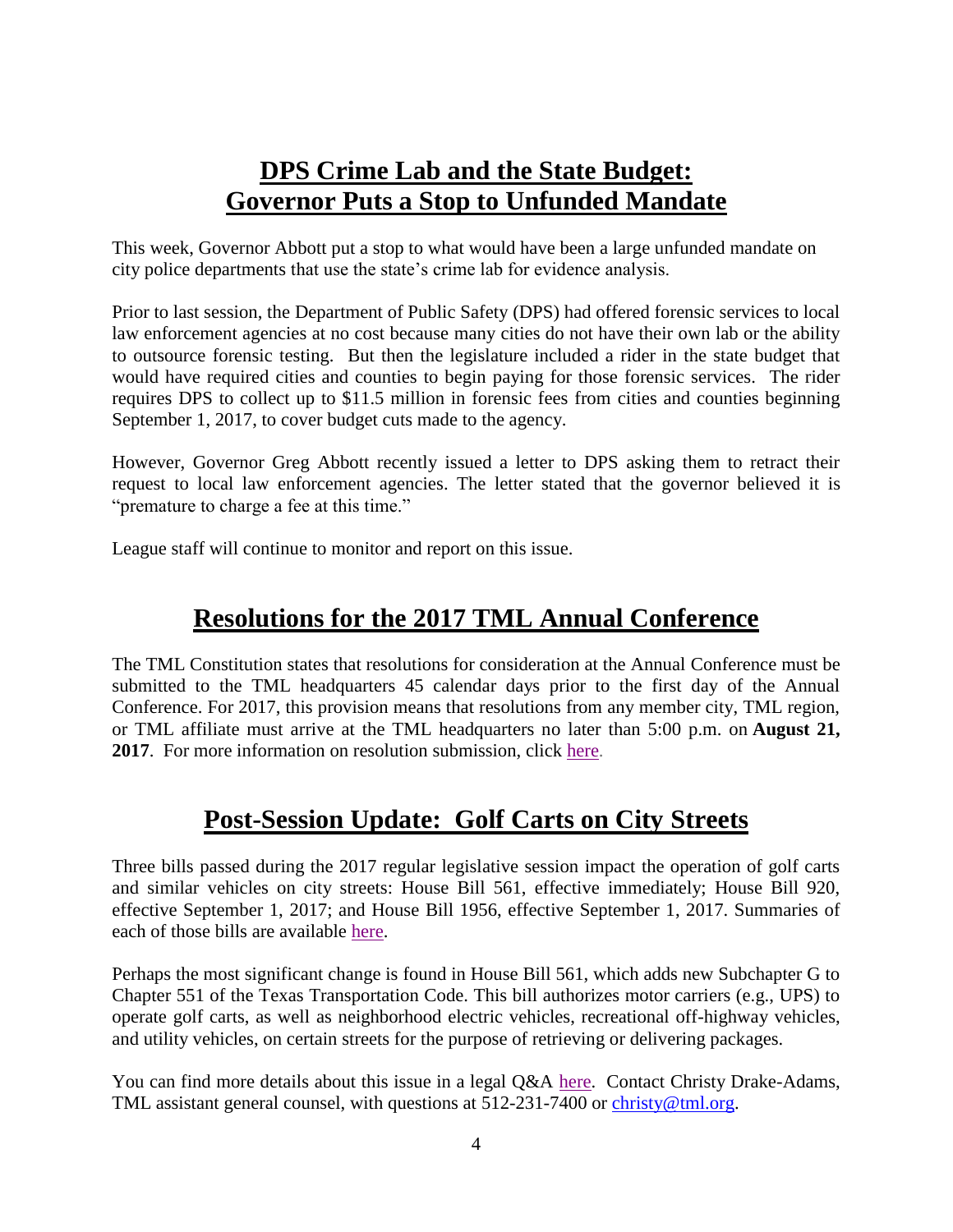# **Post-Session Update: Open Meetings Act and Candidate Forums**

As the fall campaign season approaches, new candidates and incumbents seeking elected municipal positions will be asked to participate in a variety of political events. Candidate forums are just one example. For new candidates, the Texas Open Meetings Act (Act) does not apply because they are not yet members of the city council. For incumbents, however, the Act does apply and can lead to inadvertent "meetings" at candidate forums.

The good news in relation to candidate forums is the passage of S.B. 1440, which becomes effective September 1, 2017. The bill provides that the term "meeting" *does not* include the attendance by a quorum of a governmental body at a candidate forum, appearance or debate to inform the electorate, if formal action is not taken and any discussion of public business is incidental to the forum, appearance, or debate. Passage of this League priority bill ensures that incumbents are treated the same under the Open Meetings Act as challengers.

City officials should consult with local legal counsel on the specifics of any particular event.

### **Significant Committee Actions**

**1H.B. 4 (D. Bonnen)**, relating to the calculation of the ad valorem rollback tax rate of a taxing unit and voter approval of a proposed tax rate that exceeds the rollback tax rate. Reported from the House Ways and Means Committee. As reported, the bill would:

- 1. define "small taxing unit" as a taxing unit other than a school district for which: (a) the maintenance and operations tax rate proposed for the current tax year is two cents per \$100 of taxable value; or (b) maintenance and operations taxes of \$25 million or less are imposed when applied to the current total value for the taxing unit;
- 2. maintain an eight percent rollback rate for all small taxing units;
- 3. for a taxing unit other than a small taxing unit, provide for a rollback rate of six percent;
- 4. provide that any adopted rate of a taxing unit other than a small taxing unit exceeding the rollback rate would subject the taxing unit to an automatic rollback election to be held not less than 30 or more than 90 days after the day on which it adopted the tax rate, at which the voters would determine whether or not to reduce the tax rate adopted for the current year to the rollback rate; and
- 5. provide that the governing body of a taxing unit other than a small taxing unit may direct the designated officer or employee to calculate the rollback tax rate of the unit in the manner provided for a small taxing unit for up to three years if any part of the unit is located in an area declared a disaster area during the current tax year by the governor or by the president of the United States.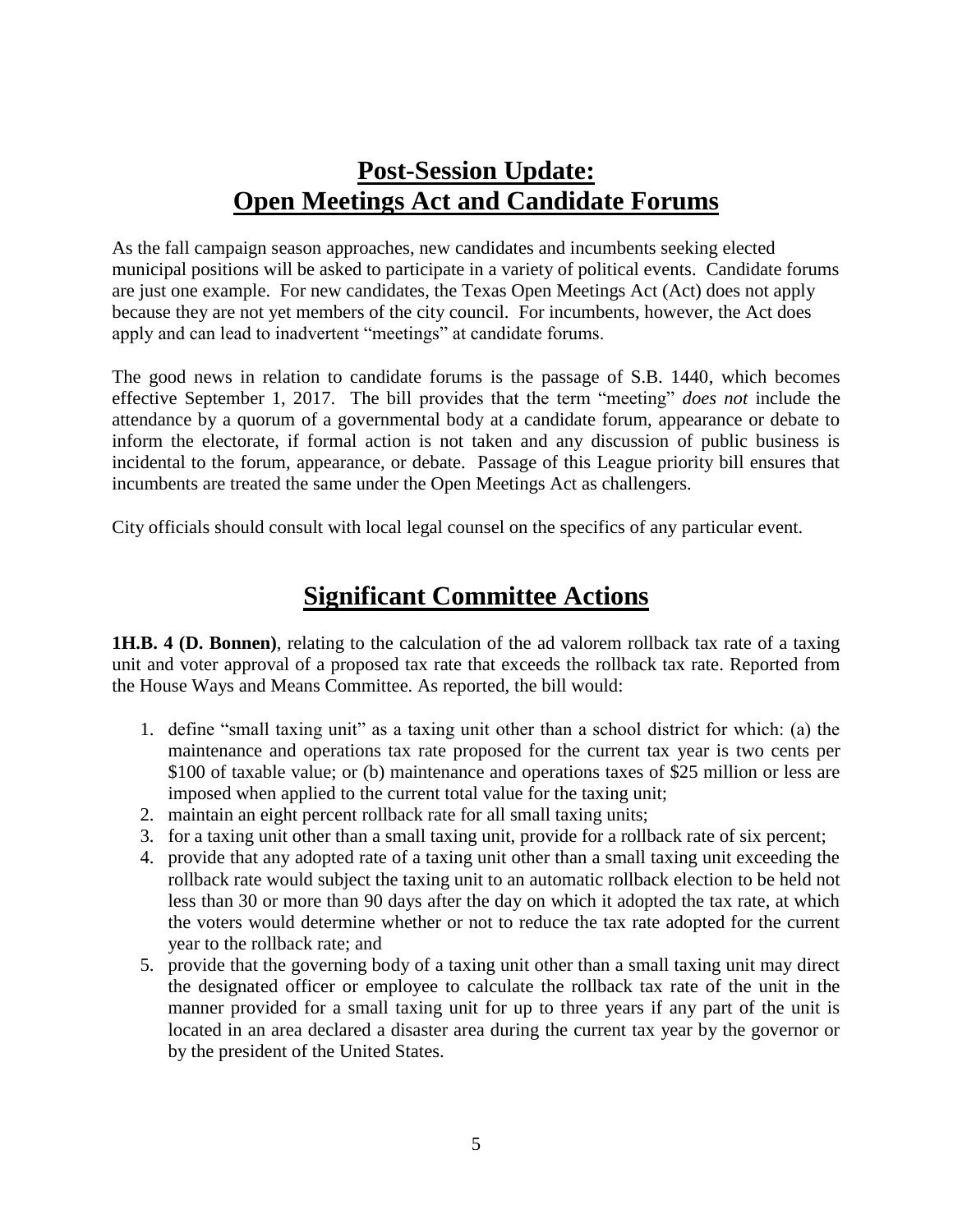**1H.B. 29 (Leach),** relating to the exemption from ad valorem taxation of part of the appraised value of the residence homestead of a partially disabled veteran or the surviving spouse of a partially disabled veteran. Reported from the House Committee on Ways and Means.

**1H.B. 179 (Roberts),** relating to an exemption from ad valorem taxation of the residence homesteads of certain disabled first responders and their surviving spouses. Reported from the House Committee on Ways and Means.

**1H.J.R. 27 (Leach),** proposing a constitutional amendment authorizing the legislature to provide for an exemption from ad valorem taxation of part of the market value of the residence homestead of a partially disabled veteran. Reported from the House Committee on Ways and Means.

**1H.J.R. 30 (Roberts),** proposing a constitutional amendment authorizing the legislature to provide for an exemption from ad valorem taxation of all or part of the market value of the residence homesteads of certain disabled first responders. Reported from the House Committee on Ways and Means.

**1S.B. 1 (Bettencourt)**, relating to ad valorem taxation. Reported from the House Committee on Ways and Means. As reported, the bill is identical to H.B. 4, above.

### **Significant Floor Actions**

**1H.B. 7 (Phelan),** relating to a tree planting credit to offset tree mitigation fees imposed by a municipality. Passed the House. As passed, the bill would:

- 1. a city that imposes a tree mitigation fee for tree removal that is necessary for development or construction on a person's property must allow that person to apply for a credit for tree planting under this section to offset the amount of the fee.
- 2. an application for a credit under (1), above, must be in the form and manner prescribed by the city.
- 3. to qualify for a credit under the bill, a tree must be: (a) planted on property for which the tree mitigation fee was assessed or mutually agreed upon by the city and the person planting the tree; and (b) at least two inches in diameter at the point on the trunk 4.5 feet above ground.
- 4. for purposes of determining a mutually agreed upon planting location, the city and the person planting the tree may consult with an academic organization, state agency, or nonprofit organization to identify an area for which tree planting will best address the science-based benefits of trees and other reforestation needs of the city.
- 5. the amount of a credit provided to a person under the bill must be: (a) applied in the same manner as the tree mitigation fee assessed against the person; and (b) at least 50 percent of the amount of the tree mitigation fee assessed against the person.
- 6. as long as the municipality meets the requirement to provide a person a credit under (1), above, the bill does not affect the ability of or require a city to determine: (a) the size, number, and type of trees that must be planted to receive a credit under the bill, except as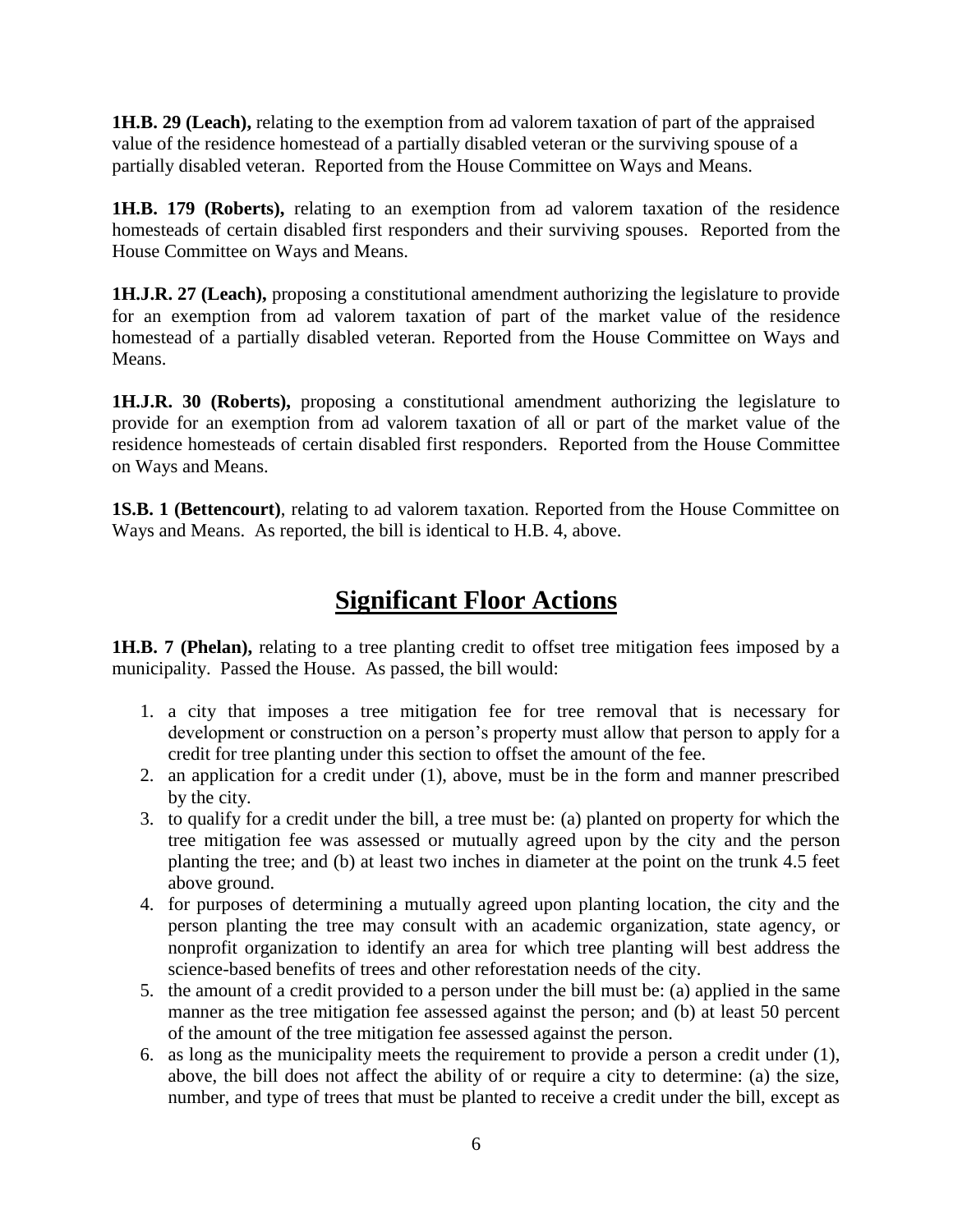provided by (3)(b), above; (b) the requirements for tree removal and corresponding tree mitigation fees, if applicable; or (c) the requirements for tree planting methods and best management practices to ensure that the tree grows to the anticipated height at maturity.

7. the bill does not apply to property within five miles of a federal military base in active use as of September 1, 2017.

# **First Special Session – City-Related Bills Filed**

### **Property Tax**

**1H.B. 32 (D. Bonnen) – Property Tax System**: this bill, known as the "Property Tax Payer Empowerment Act of 2017," would make numerous changes to the process for adopting property tax rates. Of primary importance to cities, the bill would, among other things:

- 1. require the comptroller to appoint a property tax administration advisory board to make recommendations to the comptroller regarding state administration of property taxation and state oversight of appraisal districts and local tax offices;
- 2. require the comptroller to prescribe tax rate calculation forms to be used by the designated officer or employee of each taxing unit in calculating the no-new-taxes tax rate and rollback tax rate for the taxing unit;
- 3. provide that the calculation worksheet form must be in an electronic format and: (a) have blanks that can be filled in electronically; (b) be capable of being certified by the designated officer or employee after completion as accurately calculating the applicable tax rates and using values that are the same as the values shown in the taxing unit's certified appraisal roll; and (c) be capable of being submitted electronically to the chief appraiser of each appraisal district in which the taxing unit is located;
- 4. require the comptroller to prepare an annual list that includes the total tax rate imposed by each taxing unit in the state for the year in which the list is prepared that shall be sorted alphabetically according to: (a) the county or counties in which each taxing unit is located; and (b) the name of each taxing unit;
- 5. rename the "effective tax rate" and "effective maintenance and operations rate" the "nonew-revenue tax rate" and "no-new-revenue maintenance and operations rate," respectively;
- 6. require the designated officer or employee of a taxing unit to use the tax rate calculation forms prescribed by the comptroller in calculating the no-new-revenue tax rate and the rollback tax rate;
- 7. provide that the designated officer or employee of a taxing unit may not submit the nonew-revenue tax rate and the rollback rate to the governing body of the taxing unit and unit may not adopt a tax rate until the designated officer or employee certifies on the tax rate calculation forms that the designated officer or employee has accurately calculated the tax rates and has used values that are the same as the values shown in the unit's certified appraisal roll in performing the calculations;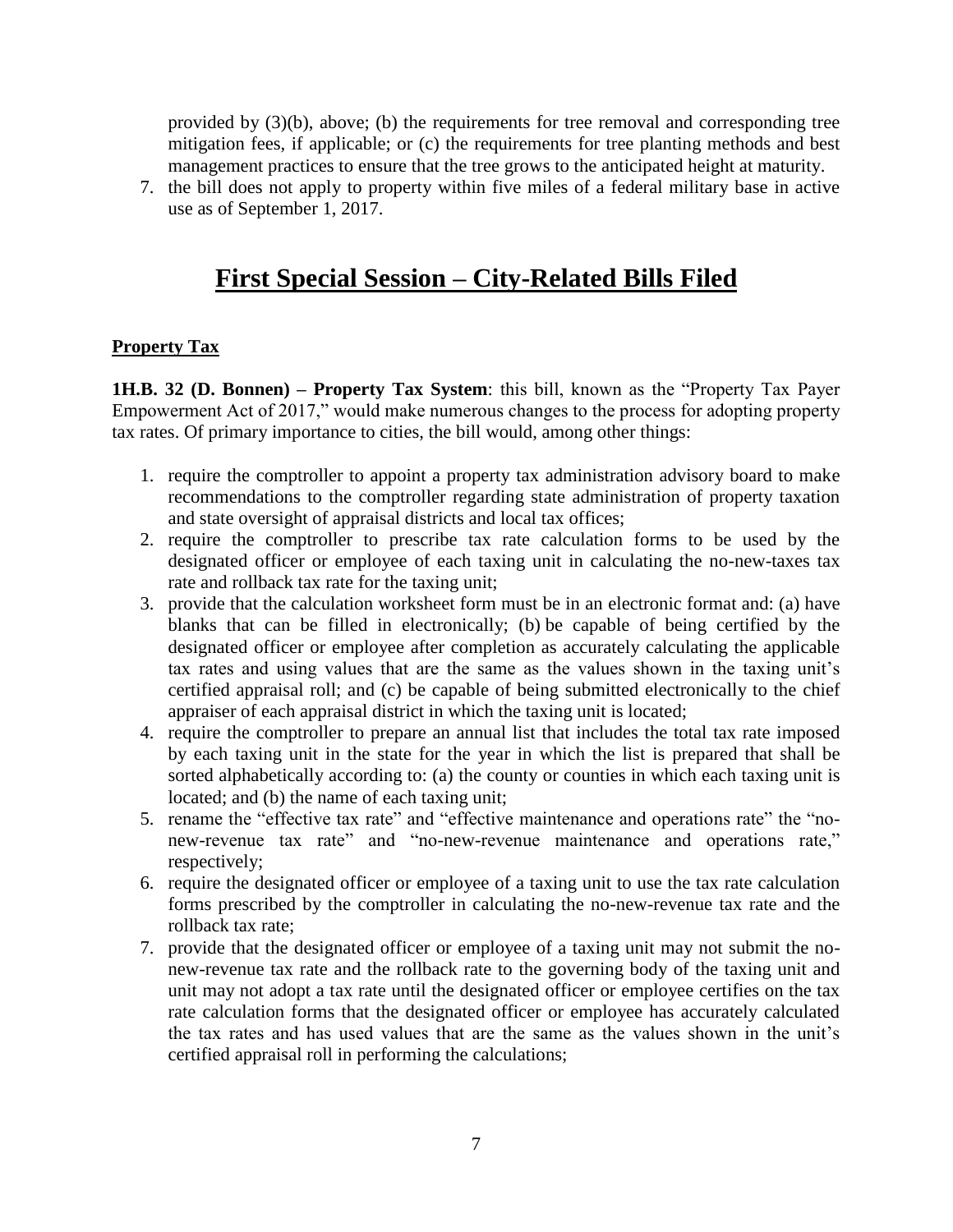- 8. require the chief appraiser of each appraisal district to deliver a specific property tax rate notice by regular mail or e-mail to each property owner by August 7th, or as soon thereafter as practicable;
- 9. provide that a person who owns taxable property is entitled to an injunction restraining the collection of taxes by a taxing unit in which the property is taxable if the taxing unit has not complied with certain tax rate calculation, publication, and adoption requirements, without regard to whether the failure to comply was in good faith;
- 10. provide that an action to enjoin the collection of taxes must be filed not later than the  $15<sup>th</sup>$  date after the date the taxing unit adopts a tax rate;
- 11. provide that a property owner is not required to pay the taxes imposed by a taxing unit on the owner's property while an action filed by the property owner to enjoin the collection of taxes imposed by the taxing unit on the owner's property is pending, and that if the property owner pays the taxes and subsequently prevails in the action, the property owner is entitled to a refund of the taxes paid, together with reasonable attorney's fees and court costs;
- 12. provide that the governing body of a taxing unit may not hold a public hearing on a proposed tax rate or a public meeting to adopt a tax rate until the  $14<sup>th</sup>$  day after the date the officer or employee designated by the governing body of the unit to calculate the nonew-revenue tax rate and the rollback tax rate for the unit electronically submits to the chief appraiser the information required for the chief appraiser's database of property taxrelated information;
- 13. provide that the governing body of a taxing unit other than a school district may not adopt a tax rate until: (a) the chief appraiser of each appraisal district in which the taxing unit participates has: (i) delivered the required property tax notice; and (ii) incorporated the tax rate calculation forms submitted to the appraisal district by the taxing unit into the property tax database maintained by the chief appraiser and made them available to the public; (b) the designated officer or employee of the taxing unit has entered in the property tax database maintained by the chief appraiser the requisite information for the current tax year; and (c) the taxing unit has posted the information required to be posted on the taxing unit's Internet website under Section Number 22 of this summary;
- 14. authorize a taxing unit with a low tax levy to post notice of the proposed tax rate prominently on the home page of the Internet website maintained by the taxing unit, if applicable;
- 15. require a taxing unit that owns, operates, or controls an Internet website to post notice of a public hearing on a proposed tax increase prominently on the home page of the website continuously for at least seven days immediately before the public hearing at least seven days immediately before the date of the vote proposing the increase in the tax rate;
- 16. require the chief appraiser of each appraisal district to create and maintain a property tax database that: (a) is identified by the name of the county in which the appraisal district is established in stead of the name of the appraisal district; (b) contains information that is provided by designated officers or employees of taxing units in the manner required by the comptroller; (c) is continuously updated as preliminary and revised data become available to and are provided by the designated officers or employees of the taxing units; (d) is accessible to the public; and (e) is searchable by property address and owner;
- 17. require the chief appraiser's property tax database to include, with respect to each property listed on an appraisal roll: (a) the property's identification number; (b) the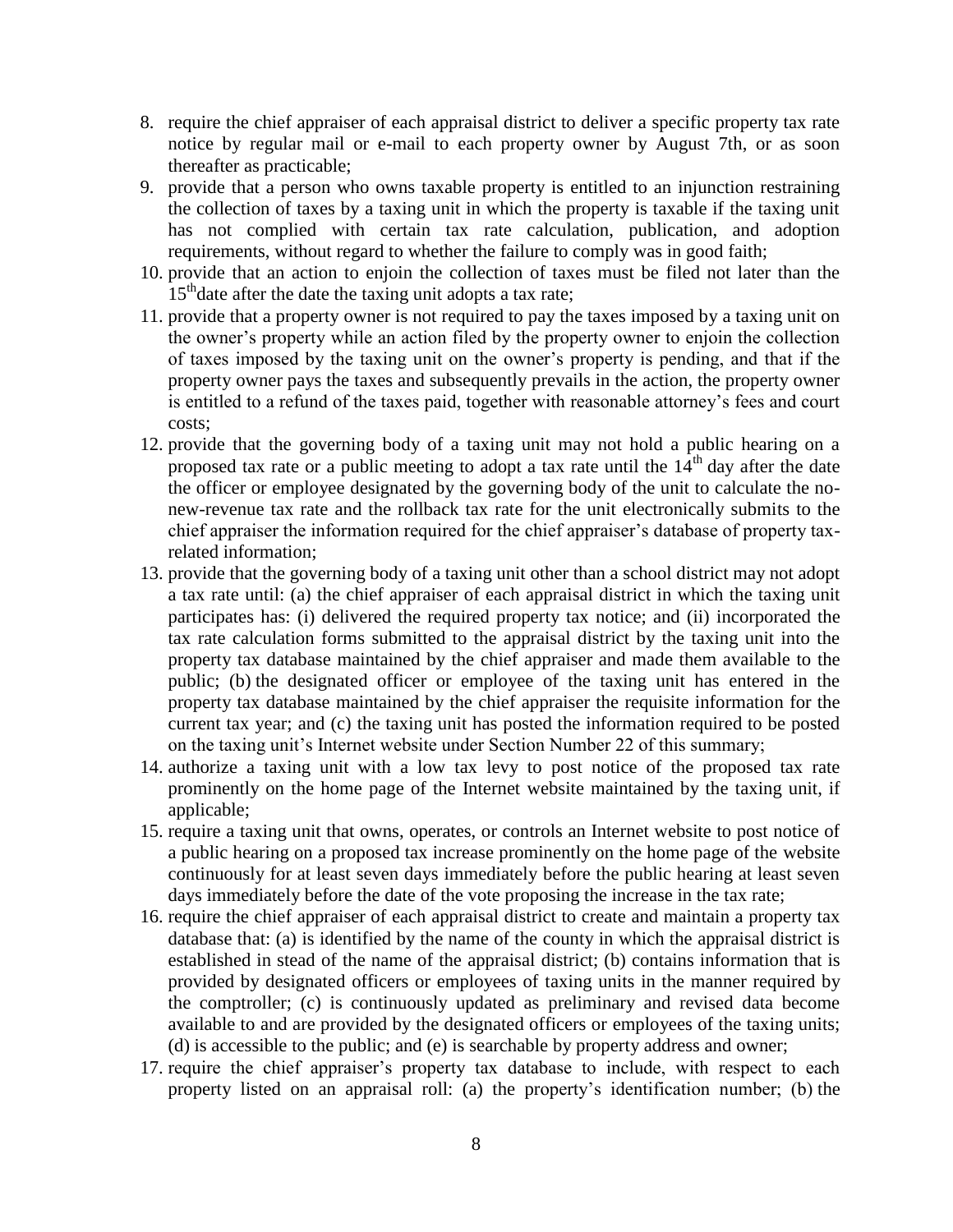property's market value; (c) the property's taxable value; (d) the name of the each taxing unit in which the property is located; (e) for each taxing unit other than a school district in which the property is located; (i) the no-new-revenue tax rate; and (ii) the rollback tax rate; (f) for each school district in which the property is located: (i) the rate to maintain the same amount of state and local revenue per weighted student that the district received in the school year beginning in the preceding tax year; and (ii) the rollback tax rate;  $(g)$ the tax rate proposed by the governing body of each taxing unit in which the property is located; (h) for each taxing unit other than a school district in which the property is located, the taxes that would be imposed on the property if the unit adopted a tax rate equal to: (i) the no-new-revenue tax rate; and (ii) the proposed tax rate; (iii) for each school district in which the property is located, the taxes that would be imposed on the property if the unit adopted a tax rate equal to: (iv) the rate to maintain the same amount of state and local revenue per weighted student that the district received in the school year beginning in the preceding tax year; and (v) the proposed tax rate; (j) for each taxing unit other than a school district in which the property is located, the difference between the amount calculated for the no-new-revenue tax rate and the proposed tax rate; (k) for each school district in which the property is located, the difference between the amount calculated to maintain the same amount of state and local revenue per weighted student the district received in the school year beginning in the preceding year and the proposed tax rate; (l) the date and location of each public hearing, if applicable, on the proposed tax rate to be held by the governing body of each taxing unit in which the property is located; and (m) the date and location of the public meeting in which the tax rate will be adopted to be held by the governing body of each taxing unit in which the property is located;

- 18. require the property tax database to provide a link to the tax rate and budget information required to be posted on a taxing unit's website (See Section 22 of this summary);
- 19. require the officer or employee designated by the governing body of each taxing unit to calculate the no-new-revenue tax rate and rollback tax rate for the unit to electronically: (a) enter into the database the information described by Section 17 of this summary as the information becomes available; and (b) submit to the appraisal district the tax rate calculation forms at the same time the designated officer or employee submits the tax rates to the governing body of the taxing unit;
- 20. require the chief appraiser to deliver by e-mail to the designated officer or employee confirmation of receipt of the tax rate calculation forms, and require the chief appraiser to incorporate the forms into the database and make them available to the public not later than the third day after the date the chief appraiser receives them;
- 21. require each taxing unit to maintain an Internet website or have access to a generally accessible Internet website that may be used for purposes of posting the information required by Section 22 of this summary;
- 22. require each taxing unit to post on its Internet website the following information in a format prescribed by the comptroller: (a) the name and official contact information for each member of the governing body of the taxing unit; (b) the mailing address, e-mail address, and telephone number of the taxing unit; (c) the taxing unit's budget for the preceding two years; (d) the taxing unit's proposed or adopted budget for the current year; (e) the change in the amount of the taxing unit's budget from the preceding year to the current year, by dollar amount and percentage; (f) for a taxing unit other than a school district, the amount of property tax revenue budgeted for both maintenance and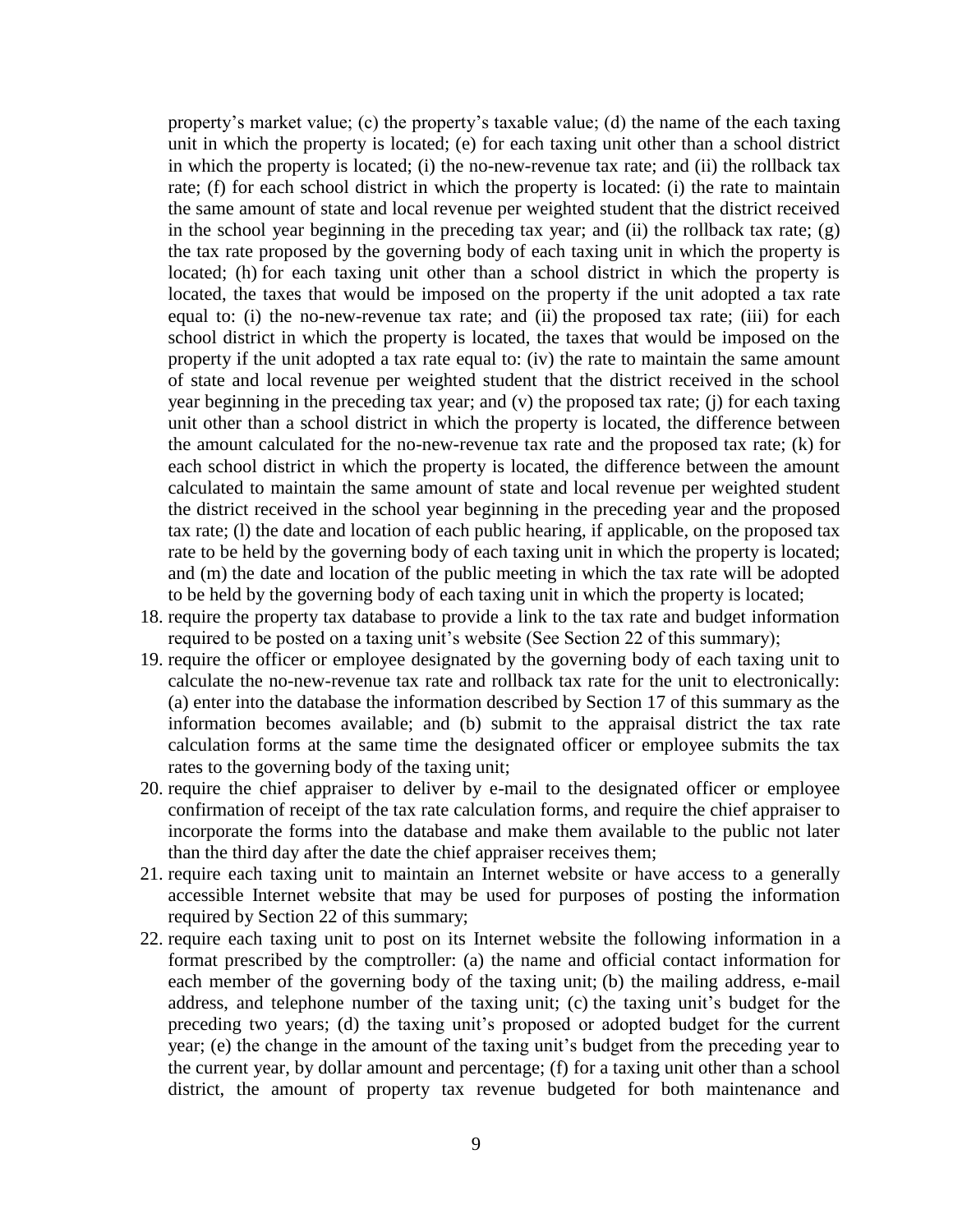operations and debt service, respectively, for: (i) the preceding two years; and (ii) the current year; (g) the tax rate for both maintenance and operations and debt service, respectively, adopted by the taxing unit for the preceding two years; (h) the tax rate for both maintenance and operations and debt service, respectively, adopted by the taxing unit for current year; and (i) the most recent financial audit of the taxing unit; and

23. eliminate the ability of a taxing unit to challenge before the appraisal review board the level of appraisals of any category of property in the appraisal district or in any territory in the appraisal district.

**1H.B. 331 (S. Davis) – Property Tax Appraisal**: would provide that the chief appraiser of an appraisal district that appraises property for a taxing unit that is located partly or entirely inside an area declared to be a disaster area by the governor shall, within 45 days after the date the governor declares the area to be a disaster area, reappraise all property that the Federal Emergency Management Agency or its successor agency estimates to have sustained five percent or greater damage as a result of the disaster at its market value immediately after the disaster.

**1H.B. 337 (Burrows) – Property Tax Appeals**: would provide that: (1) in an appeal of an excessive or unequal appraisal, the appraisal district has the burden of establishing the value of the property by a preponderance of the evidence presented at the trial; and (2) if the appraisal district fails to meet the burden of proof required by (1), the court shall determine the appeal in favor of the property owner.

**1H.B. 339 (Sanford) – Appraisal Review Board**: would authorize the appraisal review board to direct by written order changes in the appraisal roll for any of the five preceding years to correct an error in the square footage of a property described in the appraisal roll.

**1H.B. 348 (Burkett) – Property Tax Appraisal**: would, among other things, provide that: (1) for an appraisal district established in a county with a population of less than 200,000, the appraisal district is governed by a board of five directors with one director being elected from each of the four commissioners precincts and the county assessor-collector serving as a director by virtue of the person's office; and (2) for an appraisal district established in a county with a population of 200,000 or more, the appraisal district is governed by a board of seven directors, with one director being elected from each of the four commissioners precincts, two directors elected from the county at-large, and the county assessor-collector serving as a director by virtue of the person's office.

**1H.B. 349 (Burkett) – Appraisal Cap**: would impose a four percent appraisal cap on the appraised value of real property other than a residence homestead. (See **1H.J.R. 47**, below.)

**1H.B. 350 (Burkett) – Property Tax Exemption**: would provide that a business that employs 500 or fewer employees is entitled to an exemption from property taxation of the tangible personal property that is owned by the business and that is held or used by the business for production of income. (See **1H.J.R. 48**, below.)

**1H.B. 359 (Villalba) – Appraisal Cap**: would provide that: (1) an appraisal office may not increase the appraised value of a residence homestead for a tax year to an amount that exceeds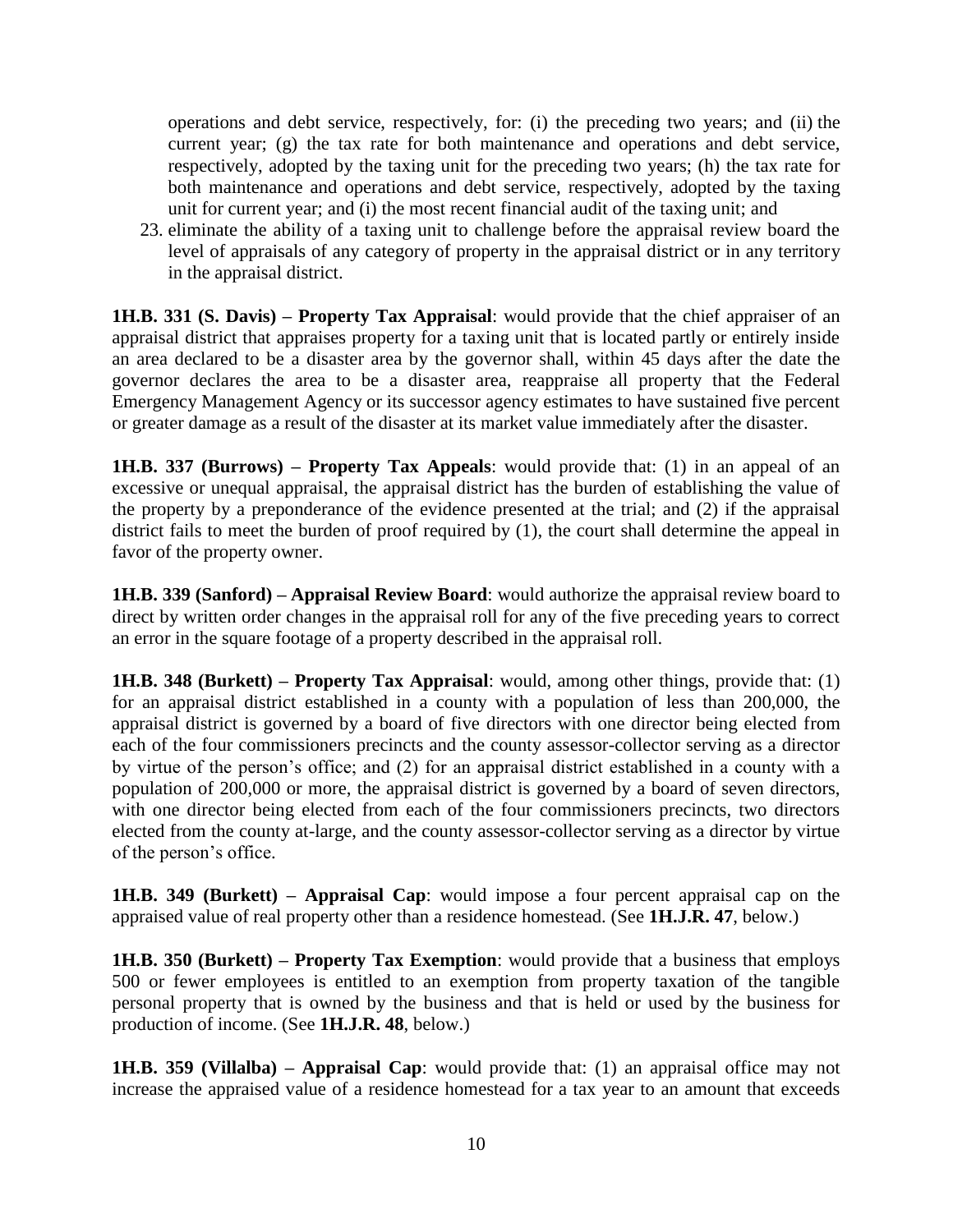the sum of: (a) 25 percent of the lowest appraised value of the property for any of the ten tax years preceding the current tax year in which the appraisal cap was in effect; (b) the appraised value of the property for the tax year used to make the computation under  $(1)(a)$ ; and  $(c)$  the sum of the market value of all new improvements to the property made after January 1 of the tax year used to make the computation under  $(1)(a)$ , based on the market value of each new improvement in the tax year in which the value of the improvement was included in the appraised value of the property; and (2) the appraisal cap under (1) applies only to the 2018-2027 tax years. (See **1H.J.R. 50**, below.)

**1H.B. 360 (Villalba) – Property Tax Freeze**: would: (1) repeal the local option property tax freeze statute for the elderly and disabled; and (2) impose on all taxing units a mandatory property tax freeze for individuals who are elderly or disabled. (See **1H.J.R. 51**, below.)

**1H.B. 364 (Lucio) – Property Tax Appeals**: would authorize a court on the motion of either party to enter an order abating discovery during the period for conducting pretrial settlement discussions in certain property tax appeals.

**1H.B. 366 (Paul) – Revenue Cap**: would make numerous changes to the process for calculating and adopting property tax rates. Of primary importance to cities, the bill would adjust the property tax rollback rate in the following ways:

- 1. define "small taxing unit" as a taxing unit other than a school district for which: (a) the maintenance and operations tax rate proposed for the current tax year is two cents per \$100 of taxable value; or (b) taxes of \$40 million or less are imposed when applied to the current total value for the taxing unit;
- 2. maintain an eight percent rollback rate for all small taxing units;
- 3. for a taxing unit other than a small taxing unit, provide for a rollback rate of five percent;
- 4. provide that any adopted rate of a taxing unit other than a small taxing unit exceeding the rollback rate would subject the taxing unit to an automatic rollback election to be held not less than 30 or more than 90 days after the day on which it adopted the tax rate, at which the voters would determine whether or not to reduce the tax rate adopted for the current year to the rollback rate; and
- 5. provide that the governing body of a taxing unit other than a small taxing unit may direct the designated officer or employee to calculate the rollback tax rate of the unit in the manner provided for a small taxing unit if any part of the unit is located in an area declared a disaster area during the current tax year by the governor or by the president of the United States.

**1H.J.R. 47 (Burkett) – Appraisal Cap**: would amend the Texas Constitution to impose a four percent appraisal cap on the appraised value of real property other than a residence homestead. (See **1H.B. 349**, above.)

**1H.J.R. 48 (Burkett) – Property Tax Exemption**: would amend the Texas Constitution to authorize the legislature by general law to exempt from property taxation the tangible personal property that is owned by a small business and that is held or used for the production of income. (See **1.H.B. 350**, above.)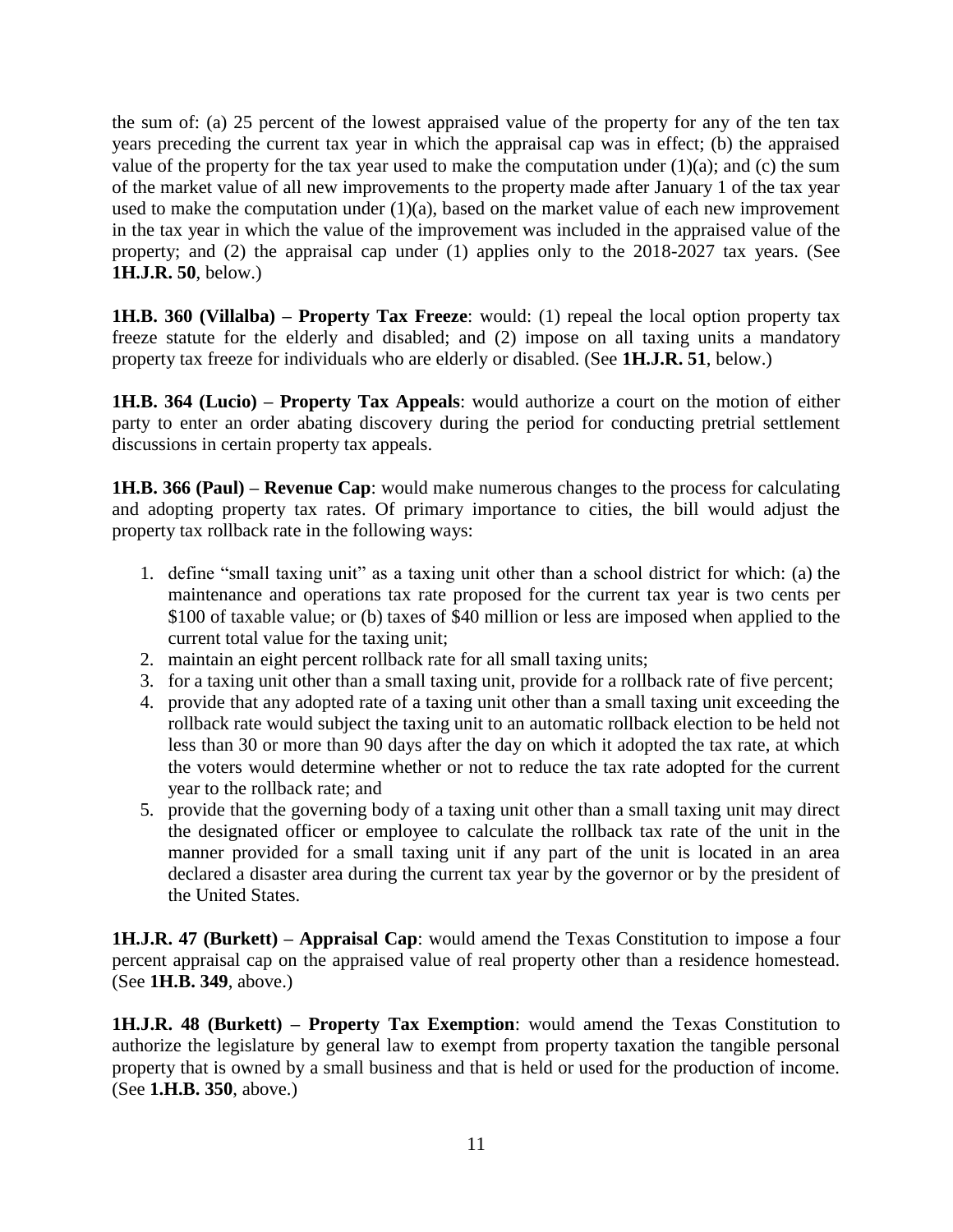**1H.J.R. 50 (Villalba) – Appraisal Cap**: would amend the Texas Constitution to authorize the legislature by general law to limit the maximum appraised value of a residence homestead for property tax purposes in a tax year to the least of the most recent market value of the residence homestead, 110 percent or a greater percentage of the appraised value of the residence homestead for the preceding tax year, or 125 percent or a greater percentage of the lowest appraised value of the residence homestead for any of the preceding 10 tax years. (See **1H.J.R. 359**, above.)

**1H.J.R. 51 (Villalba) – Property Tax Freeze**: would amend the Texas Constitution to: (1) repeal the local option property tax freeze statute for the elderly and disabled; and (2) impose on all taxing units a mandatory property tax freeze for individuals who are elderly or disabled. (See **1H.B. 360**, above.)

### **Elections**

**1H.B. 341 (Israel) – Voting by Mail**: would, among other things: (1) require the early voting clerk, before rejecting an application, to make a reasonable effort to contact the applicant by email at any email address provided on the application, to ask questions about the application; (2) provide that if the early voting clerk does not receive a response before the fourth day after the date the clerk sent an e-mail to the email address provided on the application, the clerk may reject the application; and (3) provide that the carrier envelope shall contain a renewal application preceded by a box for the voter to indicate by a check mark their desire to receive all ballots until December 31 of the next even-numbered year.

**1H.B. 342 (Reynolds) – Election Cybersecurity**: would provide that: (1) in conducting a study regarding cyber attacks on election infrastructure, the secretary of state shall consult with county election officials, local law enforcement officials, and federal law enforcement officials; and (2) a county clerk shall report any cyber attack or attempted cyber attack on a county's voting system to the secretary of state not later than 48 hours after the discovery of the attack or attempted attack. (Companion bill is **1S.B. 99** by **Miles**.)

**1S.B. 113 (Garcia) – Early Voting**: would authorize early voting by permanent caretakers of persons with certain disabilities. (Companion bill is **1H.B. 89** by **Hinojosa**.)

#### **Other Finance and Administration**

**1S.B. 112 (Creighton) – Memorial Monuments**: would: (1) prohibit a city from removing, relocating, or altering a monument or memorial that has been located on city property for at least 40 years; (2) provide that to remove, relocate, or alter a monument or memorial that has been located on city property at least 20 years but less than 40 years, approval of a majority of the voters of the city is required; and (3) require that any monument or memorial that is permanently removed must be relocated to a prominent location.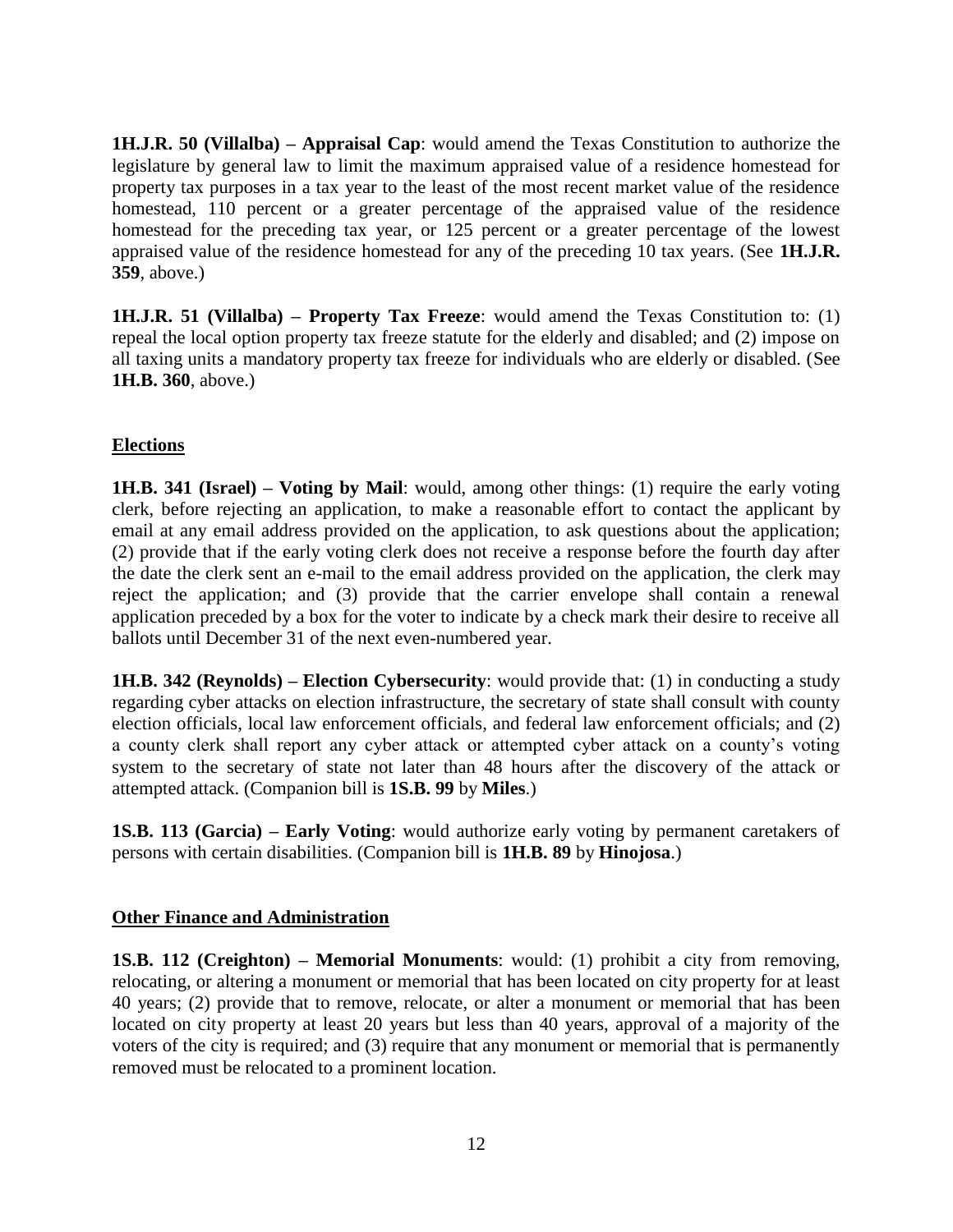#### **Community and Economic Development**

**1H.B. 362 (Gutierrez) – Zoning Around Military Bases**: would provide that the governing bodies of a city and the county in a regulated area through a joint military installation zoning board apply general zoning regulations in the area that extends not more than five miles from the boundaries of a federal military installation.

**1H.B. 365 (Anchia) – Payday Lending**: would broaden the state regulation of payday lending to apply to any extension of consumer credit, instead of only deferred presentment transactions and motor vehicle title loans.

### **Public Safety**

**1H.B. 327 (S. Davis) – Cell Phone Ban**: would allow a school district to approve the posting of a sign prohibiting the use of a wireless communication device in a school crossing zone. (Note: current law provides that the city must post or approve the signage.)

**1S.B. 108 (Garcia) – Immigration Enforcement:** would provide, among many other things, that a aw enforcement agency or other governmental entity that employs a peace officer shall adopt and enforce a policy that prohibits the agency's or entity's peace officers from participating in the enforcement of federal law relating to aliens, immigrants, or immigration, including the federal Immigration and Nationality Act, on the property of a place of worship, hospital, public school, including a public institution of higher education, or courthouse.

**1S.B. 109 (Garcia) – Immigration Enforcement:** would: (1) repeal most of the provisions from S.B. 4 (the so-called "sanctuary cities" bill) from the 2017 regular session; (2) provide that a local entity, including each entity under the jurisdiction of the local entity, may not be awarded state grant funds if: (a) the local entity detains a person pursuant to and in furtherance of an immigration detainer request; and (b) a final judicial determination is made that the detainer request or the local entity's detention of the person in accordance with the detainer request violated the Texas Constitution or United States Constitution; (3) the prohibiton in (2), above, applies only to the state fiscal year immediately following the fiscal year in which the final judicial determination is made; and (4) the comptroller shall adopt rules to implement the bill uniformly among the state agencies from which state grant funds are distributed to local entities.

**1S.B. 110 (Garcia) – Immigration Enforcement:** would repeal most of the provisions from S.B. 4 (the so-called "sanctuary cities" bill) from the 2017 regular session.

## **City Officials Testify**

When the legislature is in session, nothing compares to the effectiveness of city officials testifying at the Capitol. City officials who take their time to travel to Austin to speak out on